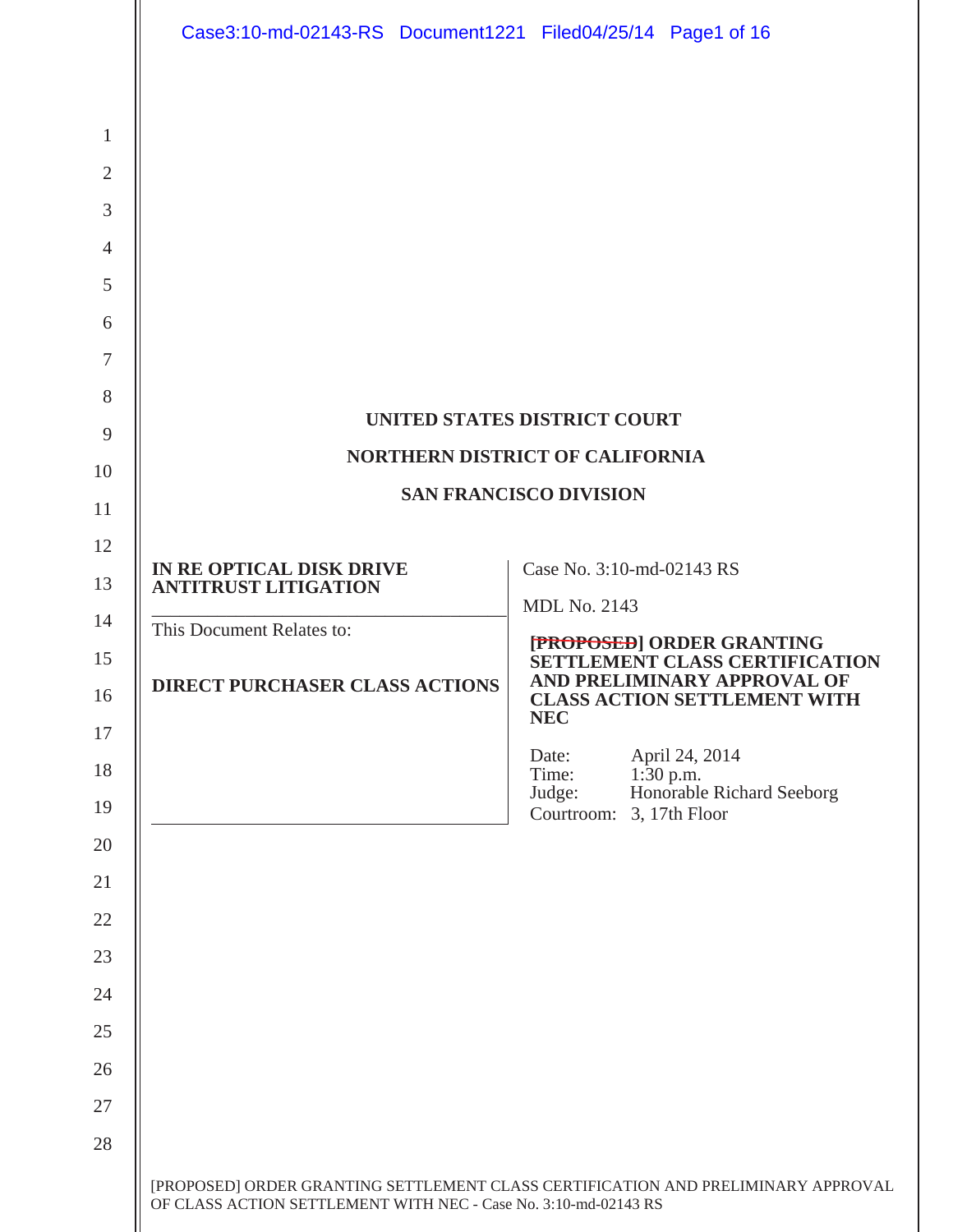| $\mathbf{1}$     |                                                                                                                                                                               | On March 20, 2014 Plaintiffs filed a Motion for Preliminary Approval of Class Action                                                                                              |  |
|------------------|-------------------------------------------------------------------------------------------------------------------------------------------------------------------------------|-----------------------------------------------------------------------------------------------------------------------------------------------------------------------------------|--|
| $\mathbf{2}$     | Settlement with Defendant NEC Corporation. The Court, having reviewed the motion, the                                                                                         |                                                                                                                                                                                   |  |
| 3                | settlement agreement, the pleadings and other papers on file in this action, and the statements of                                                                            |                                                                                                                                                                                   |  |
| $\overline{4}$   | counsel and the parties, hereby finds that the motion should be GRANTED.                                                                                                      |                                                                                                                                                                                   |  |
| 5                |                                                                                                                                                                               | NOW, THEREFORE, IT IS HEREBY ORDERED THAT:                                                                                                                                        |  |
| 6                | 1.                                                                                                                                                                            | For purposes of this Order, except as otherwise set forth herein, the Court adopts                                                                                                |  |
| $\boldsymbol{7}$ |                                                                                                                                                                               | and incorporates the definitions contained in the settlement agreement, to the extent not                                                                                         |  |
| $8\,$            | contradictory or mutually exclusive.                                                                                                                                          |                                                                                                                                                                                   |  |
| $\mathbf{9}$     | 2.                                                                                                                                                                            | The Court hereby preliminarily approves the settlement agreement.                                                                                                                 |  |
| 10               | 3.                                                                                                                                                                            | The Court finds that the settlement falls within the range of possible final approval                                                                                             |  |
| 11               |                                                                                                                                                                               | and that there is a sufficient basis for notifying the settlement class and for setting a Fairness                                                                                |  |
| 12               | Hearing.                                                                                                                                                                      |                                                                                                                                                                                   |  |
| 13               | 4.                                                                                                                                                                            | Pursuant to Federal Rule of Civil Procedure 23, the Court certifies the following                                                                                                 |  |
| 14               | settlement class for purposes of this Motion only:                                                                                                                            |                                                                                                                                                                                   |  |
| 15               |                                                                                                                                                                               | All individuals and entities who, during the period from January 1, 2004 until at least                                                                                           |  |
| 16               | January 1, 2010 (the "Class Period") purchased one or more Optical Disk Drives in the<br>United States directly from the Defendants, their subsidiaries, or their affiliates. |                                                                                                                                                                                   |  |
| 17               |                                                                                                                                                                               | Excluded from the Class are Defendants and their parents, subsidiaries, affiliates, and all<br>governmental entities. As used herein the term "Optical Disc Drive" includes       |  |
| 18               |                                                                                                                                                                               | (a) a drive sold by a Defendant or its subsidiary or affiliate as a separate unit that is to be<br>inserted into, or incorporated in, an electronic device; (b) a drive sold by a |  |
| 19               |                                                                                                                                                                               | Defendant or its subsidiary or affiliate as a separate unit that is to be attached to an                                                                                          |  |
| 20               |                                                                                                                                                                               | electronic device through an external interface such as a Universal Serial Bus connection;<br>and (c) an internal drive sold as a component of a laptop or desktop computer by a  |  |
| 21               |                                                                                                                                                                               | Defendant or its subsidiary or affiliate.                                                                                                                                         |  |
| 22               | 5.                                                                                                                                                                            | The Court further finds that the prerequisites to certifying a settlement class under                                                                                             |  |
| 23               |                                                                                                                                                                               | Rule 23 are satisfied for settlement purposes in that: (a) there are hundreds of geographically                                                                                   |  |
| 24               | dispersed settlement class members, making joinder of all members impracticable; (b) there are                                                                                |                                                                                                                                                                                   |  |
| 25               | questions of law and fact common to the settlement class which predominate over individual                                                                                    |                                                                                                                                                                                   |  |
| 26               |                                                                                                                                                                               | issues; (c) the claims or defenses of the settlement class plaintiffs are typical of the claims or                                                                                |  |
| 27               |                                                                                                                                                                               | defenses of the settlement class; (d) the plaintiffs will fairly and adequately protect the interests of                                                                          |  |
| 28               |                                                                                                                                                                               | the settlement class, and have retained counsel experienced in antitrust class action litigation who                                                                              |  |
|                  |                                                                                                                                                                               | [PROPOSED] ORDER GRANTING SETTLEMENT CLASS CERTIFICATION AND PRELIMINARY<br>$\mathbf{1}$<br>APPROVAL OF CLASS ACTION SETTLEMENT WITH NEC - Case No. 3:10-md-02143 RS              |  |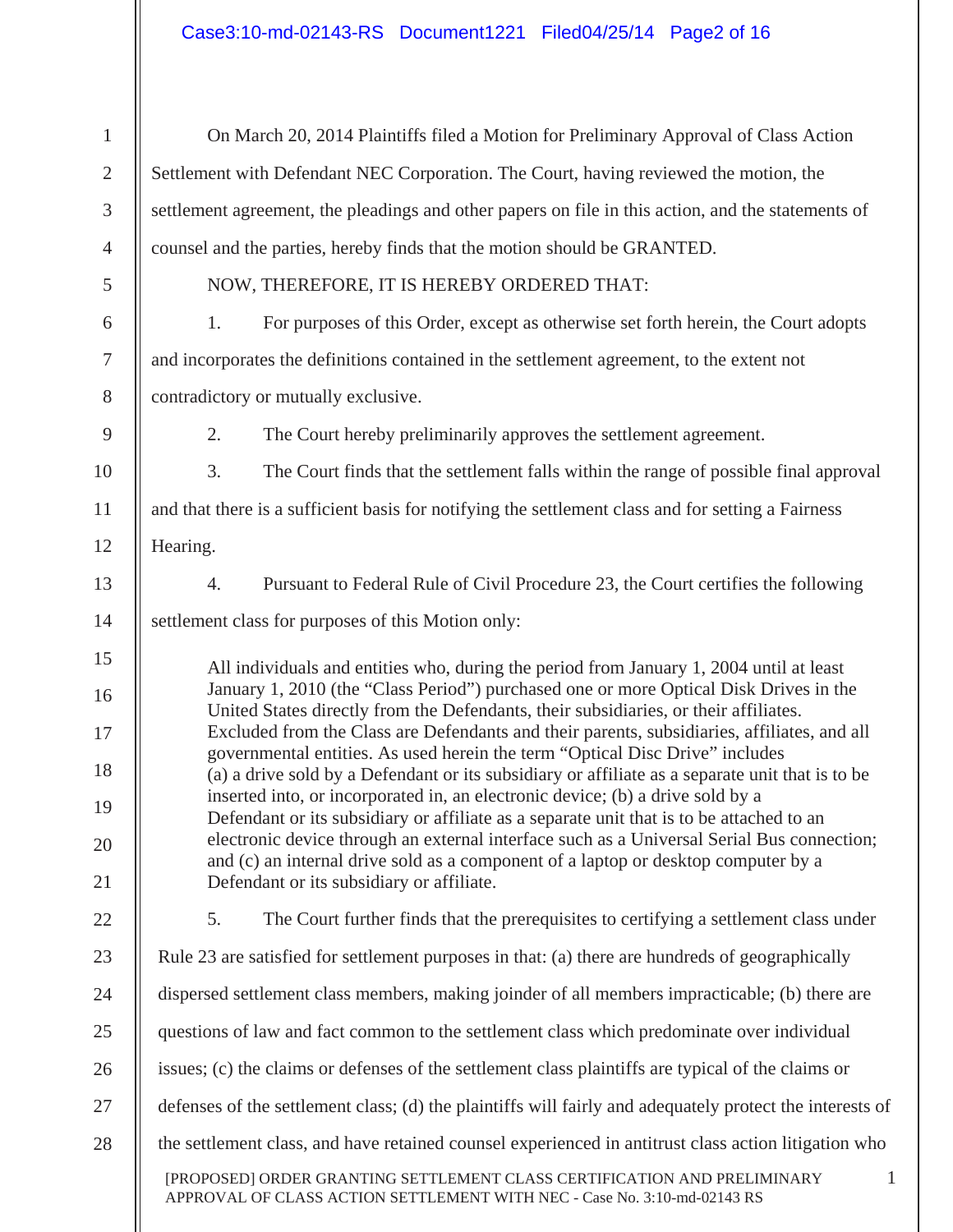1

2

3

4

5

6

7

8

9

10

11

12

13

14

15

16

17

have, and will continue to, adequately represent the settlement class; and (e) a settlement class resolution is superior to individual settlements.

6. The Court hereby appoints the Plaintiffs named in the Third Consolidated Direct Purchaser Class Action Complaint, filed April 17, 2013, as Representative Plaintiffs of the settlement class.

7. The Court appoints the law firm of Saveri & Saveri, Inc. to serve as Class Counsel for the settlement class.

8. The Court approves the form of the Long Form Notice attached hereto as Exhibit A ("Long Form Notice"). The Court also approves the form of the Short Form Notice attached hereto as Exhibit B ("Short Form Notice"). The Court finds that taken together, mailing of the Long Form Notice (U.S Mail or electronic mail), publication of the Short Form Notice, and internet posting of the Long Form Notice are: (i) the best notice practicable; (ii) reasonably calculated to, under the circumstances, apprise the settlement class members of the proposed settlement and of their right to object or to exclude themselves as provided in the settlement agreement; (iii) reasonable and constitute due, adequate, and sufficient notice to all persons entitled to receive notice; and (iv) meet all applicable requirements of due process and any other applicable requirements under federal law.

18 19 20 21 22 23 24 25 9. Plaintiffs' claims administrator shall provide notice of the class settlement. The claims administrator shall provide direct notice of the settlement to all members of the settlement class on or before Thursday, May 8, 2014. Such notice shall be sent either by first class U.S. mail (postage prepaid) or by electronic mail. The claims administrator shall publish the Short Form Notice in the national edition of the *Wall Street Journal* on or before Monday, May 12, 2014. The claims administrator shall also cause a copy of the class notices and Settlement Agreement to be posted on the internet website www.odddirectpurchaserantitrustsettlement.com on or before Thursday, May 8, 2014.

[PROPOSED] ORDER GRANTING SETTLEMENT CLASS CERTIFICATION AND PRELIMINARY APPROVAL OF CLASS ACTION SETTLEMENT WITH NEC - Case No. 3:10-md-02143 RS 26 27 28 10. Each settlement class member shall have the right to be excluded from the settlement class by mailing a request for exclusion to the claims administrator no later than Monday, June 23, 2014. Requests for exclusion must be in writing and set forth the name and

2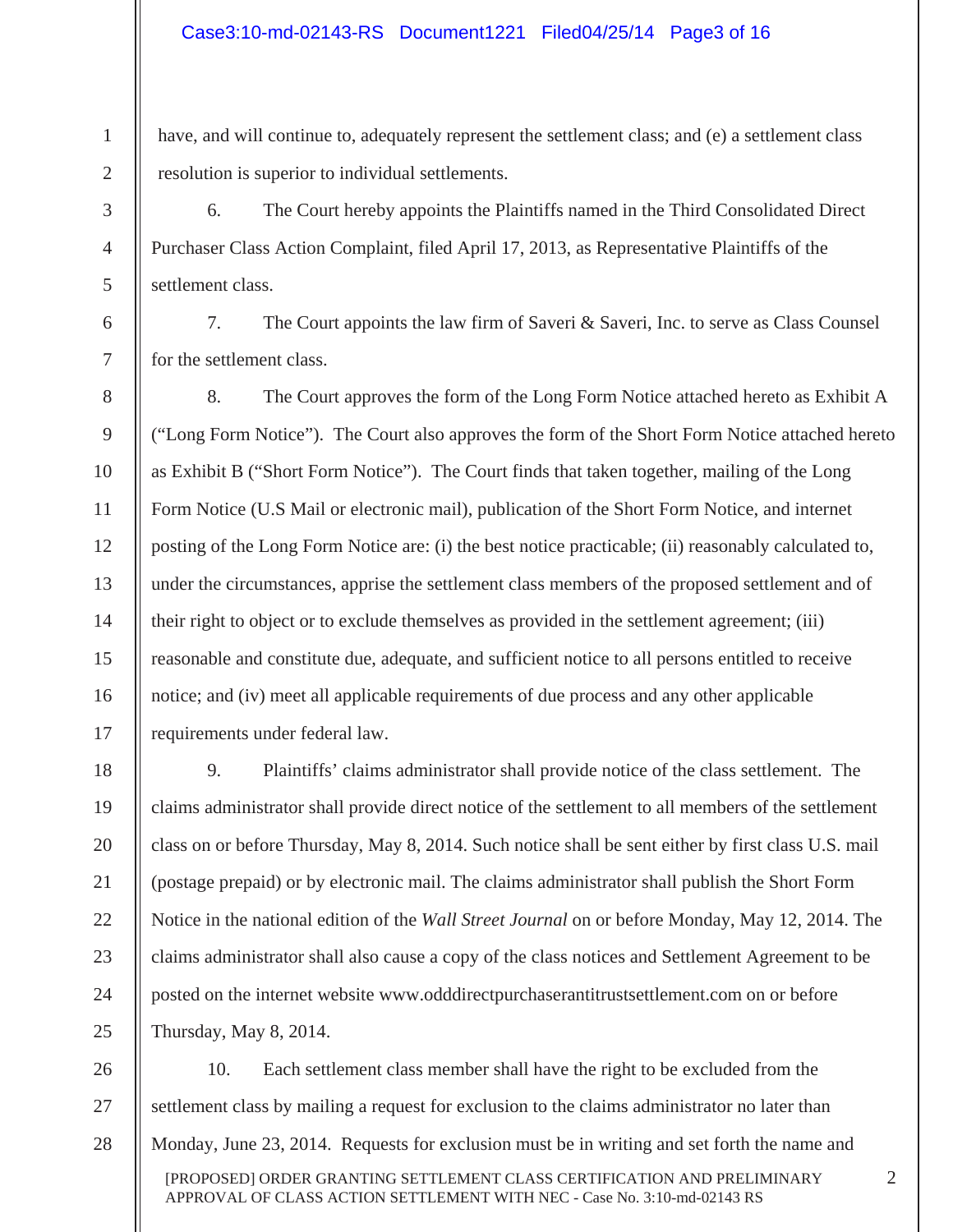### Case3:10-md-02143-RS Document1221 Filed04/25/14 Page4 of 16

1

2

3

4

5

6

7

8

9

10

11

12

13

14

15

16

17

18

19

20

21

22

23

24

25

26

27

28

address of the person or entity who wishes to be excluded, as well as all trade names or business names and addresses used by such person or entity, and must be signed by the class member seeking exclusion. No later than Monday, July 7, 2014, Class Counsel shall file with the Court a list of all persons or entities who have timely requested exclusion from the settlement classes as provided in the settlement agreements.

11. Any settlement class member who does not properly and timely request exclusion from the settlement class as provided above shall, upon final approval of the settlements, be bound by the terms and provisions of the settlements so approved, including but not limited to the releases, waivers, and covenants described in the agreements, whether or not such person or entity objected to the settlement agreements and whether or not such person or entity makes a claim upon the settlement funds.

12. Each settlement class member who has not timely excluded itself from the settlements shall have the right to object to (1) the settlements, and/or (2) the plan of allocation by filing written objections with the Court no later than Monday, June 23, 2014, copies of which shall be served on all counsel listed in the class notice. Failure to timely file and serve written objections will preclude a class member from objecting to any or all of the settlements.

13. Each settlement class member as provided above shall have the right to appear at the Fairness Hearing by filing a Notice of Intention to Appear no later than Monday, June 23, 2014, copies of which shall be served on all counsel listed in the class notice.

14. The Court will conduct a Fairness Hearing on Thursday, August 14, 2014 at 3:00 p.m. The Fairness Hearing will be conducted to determine the following:

- a. Whether each proposed settlement is fair, reasonable, and adequate and should be granted final approval;
- b. Whether final judgment should be entered dismissing the claims of the settlement class against Defendant NEC Corporation;

3

- c. Approval of the plan of allocation; and
	- d. Such other matters as the Court may deem appropriate.
- 15. Each member of the settlement class shall retain all rights and causes of action with

[PROPOSED] ORDER GRANTING SETTLEMENT CLASS CERTIFICATION AND PRELIMINARY APPROVAL OF CLASS ACTION SETTLEMENT WITH NEC - Case No. 3:10-md-02143 RS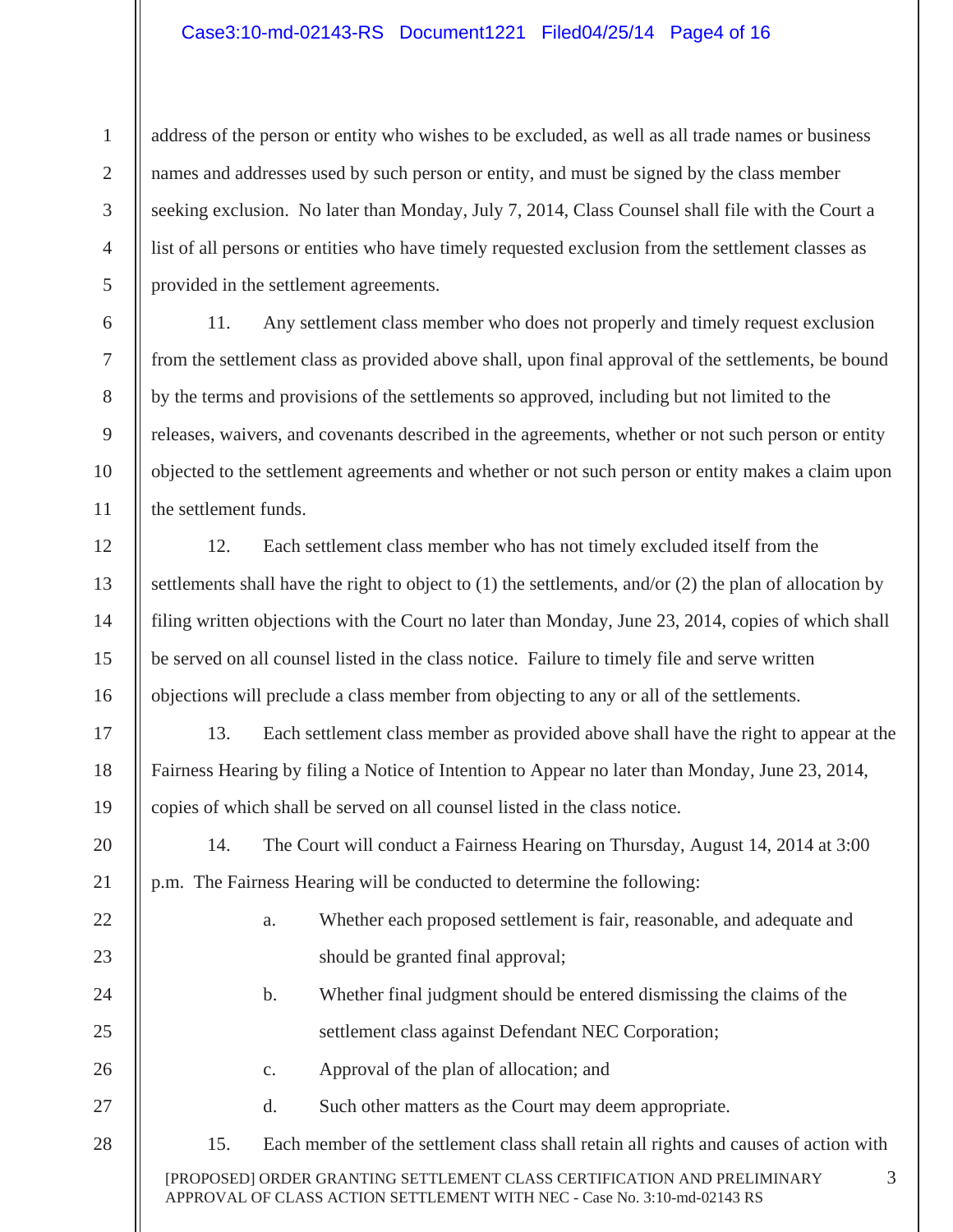## Case3:10-md-02143-RS Document1221 Filed04/25/14 Page5 of 16

| 1 $\parallel$ respect to claims against all Defendants other than Defendant NEC Corporation regardless of |  |  |
|-----------------------------------------------------------------------------------------------------------|--|--|
| 2   whether such member of the settlement class decides to remain in the settlement class or to exclude   |  |  |
| $3$ itself from the settlement class.                                                                     |  |  |
| 4   16. All briefs, memoranda and papers in support of final approval of the settlements                  |  |  |
| 5   shall be filed no later than Thursday, July 24, 2014.                                                 |  |  |

17. Plaintiffs' Counsel and their designees are authorized to expend funds from the escrow accounts to pay taxes, tax expenses, notice, and administration costs as set forth in the Settlement Agreement.

18. All further direct purchaser class proceedings as to Defendant NEC Corporation are hereby stayed except for any actions required to effectuate the settlements.

19. The Court retains exclusive jurisdiction over this action to consider all further matters arising out of or connected with the settlements.

IT IS SO ORDERED.

 $Dated: \_4/25/14$  and  $Dated: \_4/25/14$ 

 Hon. Richard Seeborg United States District Judge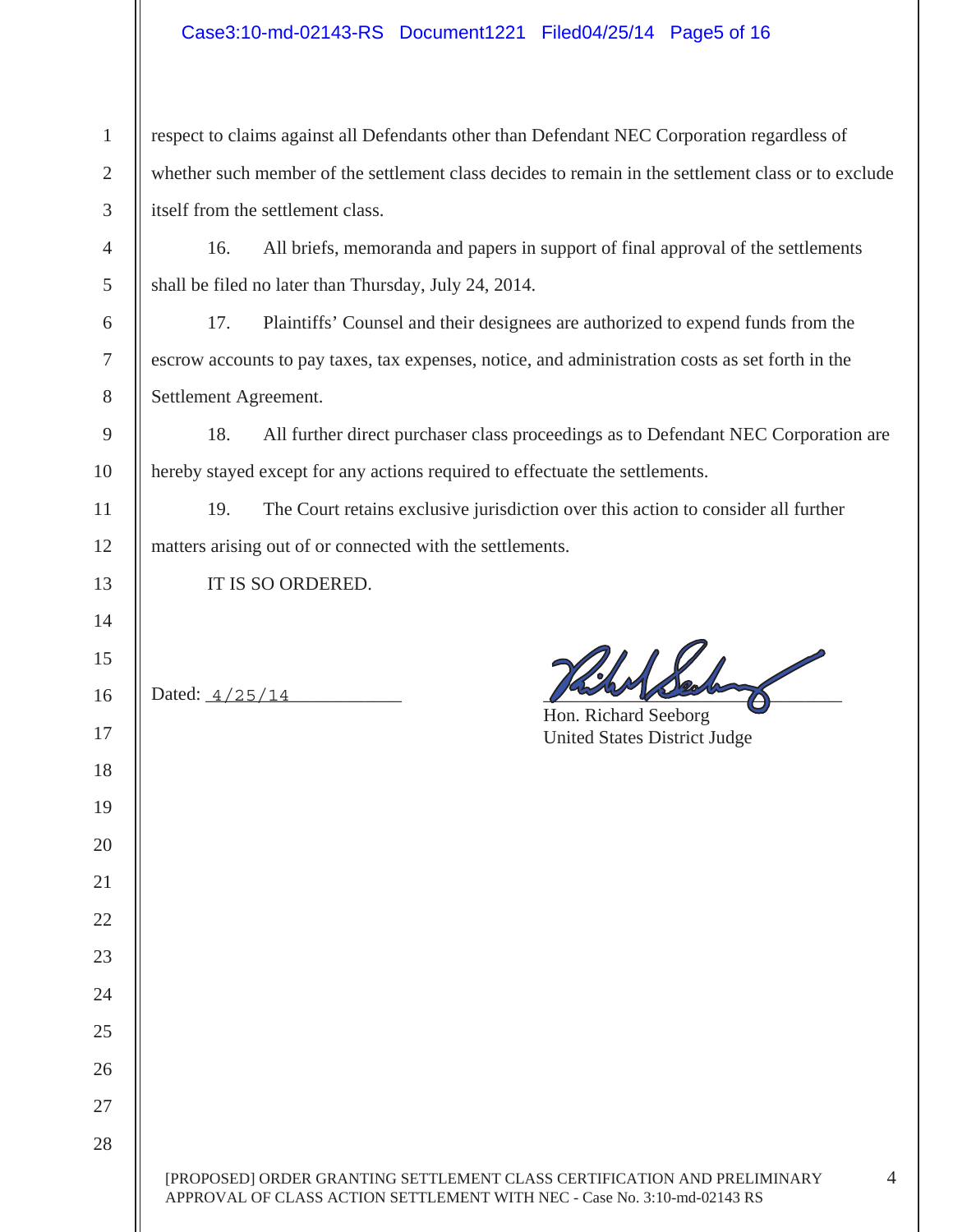# **EXHIBIT A**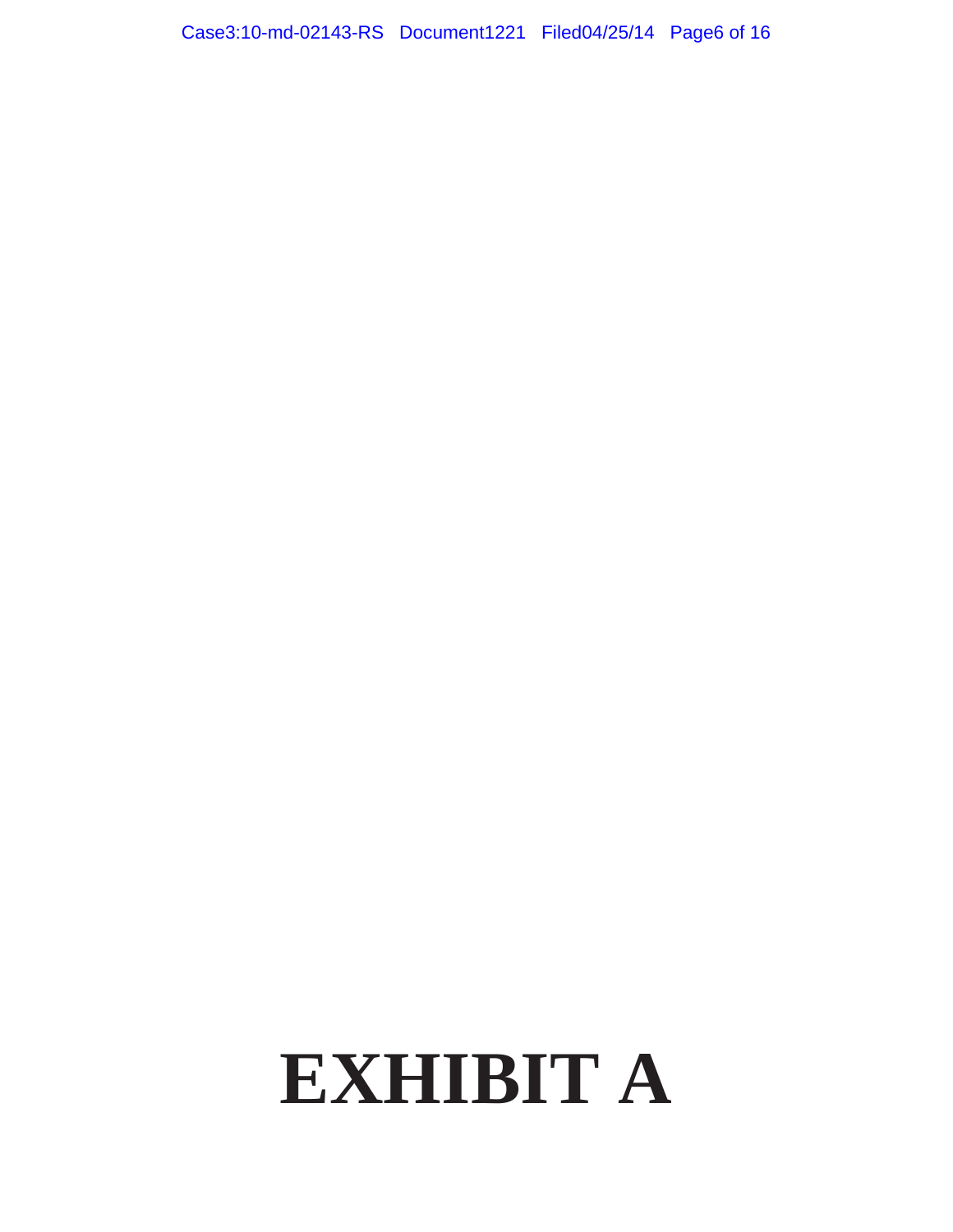UNITED STATES DISTRICT COURT FOR THE NORTHERN DISTRICT OF CALIFORNIA

# **If You Bought An Optical Disk Drive,**

# **A Class Action Settlement May Affect You.**

An Optical Disk Drive is any device which reads and/or writes data from and to an optical disk, including but not limited to, CD-ROMS, CD-recordable/rewritable, DVD-ROM, DVDrecordable/rewritable, Blu-Ray, Blu-Ray recordable/rewritable, HD-DVD, Super Multi-Drives and other combination drives, and optical disk drives designed to be attached externally to computers or other devices.

*A Federal Court authorized this Notice. This is not a solicitation from a lawyer.* 

- A class action lawsuit brought on behalf of direct purchasers of Optical Disk Drives (ODDs) is currently pending.
- Plaintiffs claim that Defendants (listed below) and co-conspirators engaged in an unlawful conspiracy to fix, raise, maintain or stabilize the prices of ODDs. Plaintiffs further claim that direct purchasers from the Defendants of laptop and notebook computers that contain ODDs may recover for the effect that the ODD conspiracy had on the prices of these devices. Plaintiffs allege that, as a result of the unlawful conspiracy involving ODDs, they and other direct purchasers paid more for ODDs than they would have paid absent the conspiracy. Defendants deny Plaintiffs' claims.
- x A settlement has been reached with Defendant NEC Corporation (the "Settlement").
- Your legal rights will be affected whether you act or don't act. This Notice includes information on the Settlement and the continuing lawsuit. Please read the entire Notice carefully.

## **These Rights and Options – and deadlines to exercise them –**

## **are explained in this Notice**

| You can object or comment on the Settlement           | see Question 10 |
|-------------------------------------------------------|-----------------|
| You may also exclude yourself from the Settlement     | see Question 10 |
| You may go to a hearing and comment on the Settlement | see Question 14 |

• The Court in charge of this case still has to decide whether to approve the Settlement. The case against the Non-Settling Defendants (identified below) continues.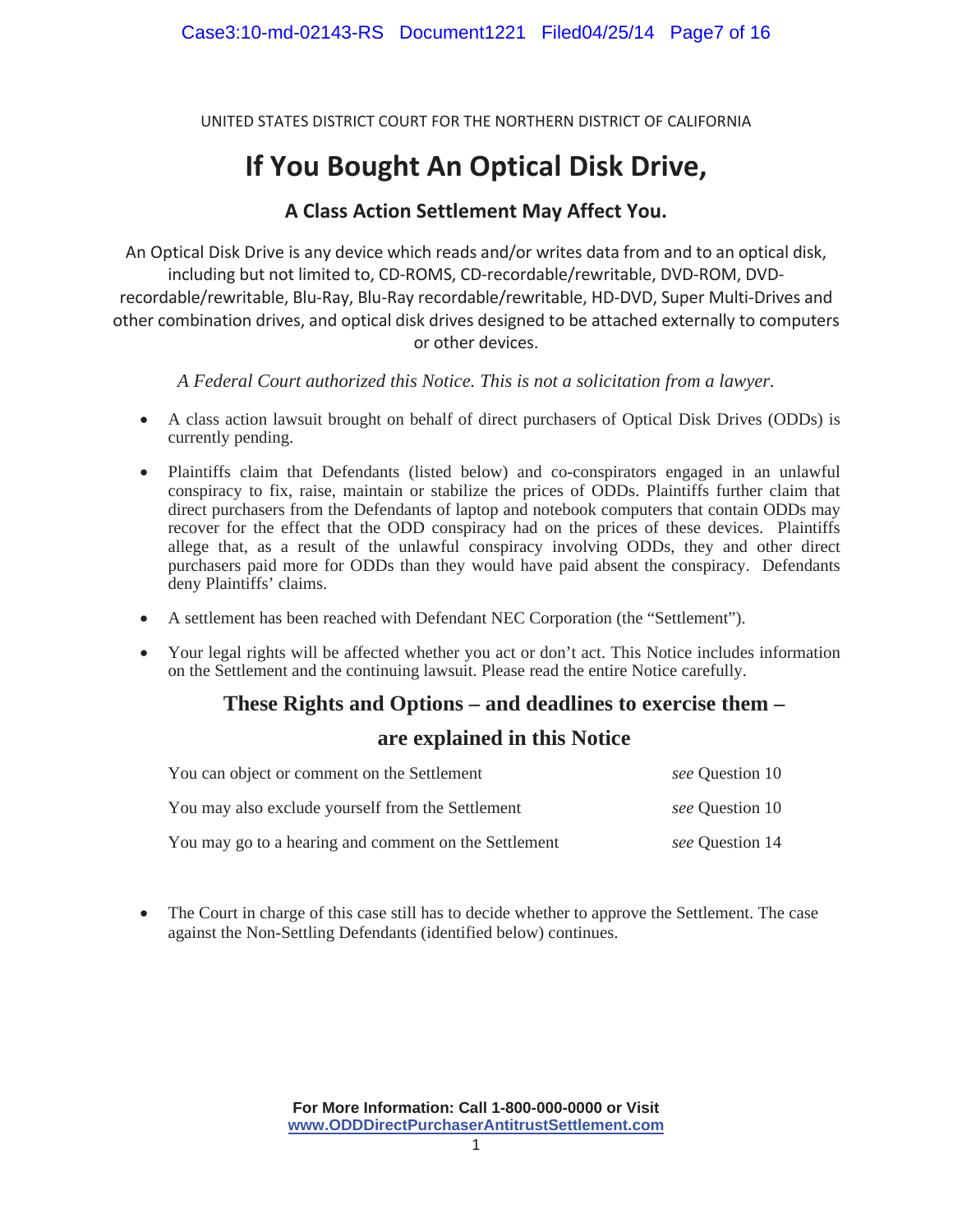# **WHAT THIS NOTICE CONTAINS**

|  | 1. | Why did I get this Notice?                                                  |  |
|--|----|-----------------------------------------------------------------------------|--|
|  | 2. | Who are the Defendant companies?                                            |  |
|  | 3. | What is this lawsuit about?                                                 |  |
|  | 4. | Why is there a Settlement, but the litigation is continuing?                |  |
|  | 5. | What are Optical Disk Drives and Optical Disk Drive Products?               |  |
|  | 6. | What is a class action?                                                     |  |
|  |    |                                                                             |  |
|  | 7. | How do I know if I'm part of the Settlement Class?                          |  |
|  | 8. | What does the Settlement provide?                                           |  |
|  |    | 9. When can I get a payment?                                                |  |
|  |    | 10. What are my rights in the Settlement Class?                             |  |
|  |    | 11. What am I giving up to stay in the Settlement Class?                    |  |
|  |    |                                                                             |  |
|  |    | 12. When and where will the Court decide whether to approve the Settlement? |  |
|  |    | 13. Do I have to come to the hearing?                                       |  |
|  |    | 14. May I speak at the hearing?                                             |  |
|  |    |                                                                             |  |
|  |    | 15. Do I have a lawyer in the case?                                         |  |
|  |    | 16. How will the lawyers be paid?                                           |  |
|  |    |                                                                             |  |
|  |    | 17. How do I get more information?                                          |  |

**For More Information: Call 1-800-000-0000 or Visit www.ODDDirectPurchaserAntitrustSettlement.com**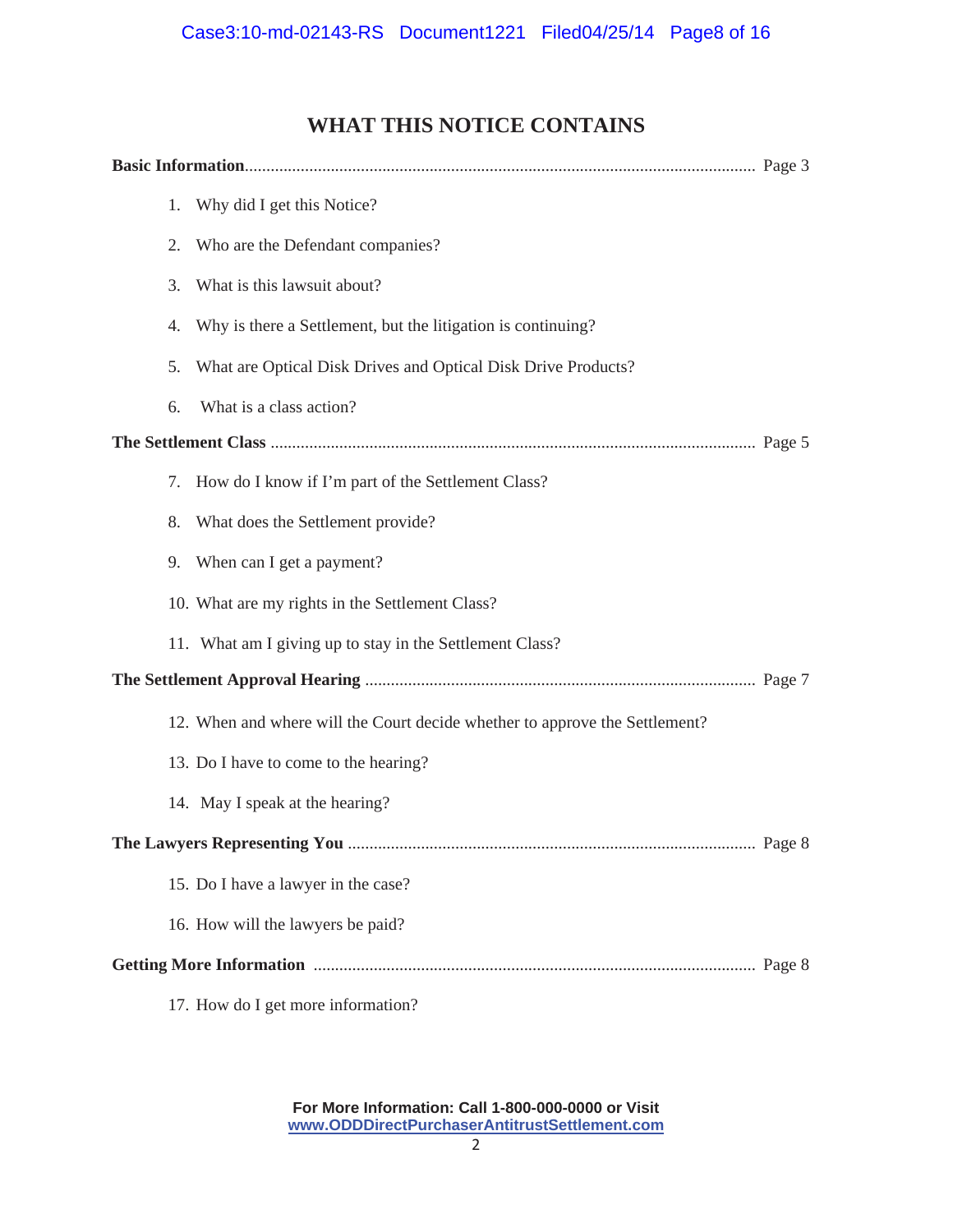### **BASIC INFORMATION**

### **1. Why did I get this Notice?**

You or your company may have directly purchased Optical Disk Drives (ODDs) from January 1, 2004 until at least January 1, 2010. For purposes of this Settlement, a direct purchaser is a person or business who bought an ODD directly from one or more of the Defendants, co-conspirators, affiliates, or subsidiaries themselves, as opposed to an intermediary (such as a retail store).

You have the right to know about the litigation and about your legal rights and options before the Court decides whether to approve the Settlement.

The Notice explains the litigation, the Settlement, and your legal rights.

The Court in charge of the case is the United States District Court for the Northern District of California, and the case is called *In re Optical Disk Drive Products Antitrust Litigation*, MDL No. 2143. The people who sued are called Plaintiffs and the companies they sued are called Defendants.

### **2. Who are the Defendant companies?**

The Defendant companies include: Sony Corporation, Sony Optiarc Inc., NEC Corporation, Sony NEC Optiarc Inc., Sony Optiarc America Inc., Sony Computer Entertainment America, Inc., Sony Electronics, Inc., LG Electronics Inc., LG Electronics USA, Inc., Hitachi, Ltd., Hitachi-LG Data Storage, Inc., Hitachi-LG Data Storage Korea, Inc., Toshiba Corporation, Toshiba America Information Systems, Inc., Samsung Electronics Co. Ltd., Samsung Electronics America, Inc., Toshiba Samsung Storage Technology Corp., Toshiba Samsung Storage Technology Corp. Korea, Lite-On IT Corp. of Taiwan, Koninklijke Philips Electronics N.V., Philips & Lite-On Digital Solutions Corp., Philips & Lite-On Digital Solutions USA, Inc., BenQ Corporation, BenQ America Corporation, TEAC Corporation, TEAC America, Inc., Quanta Storage, Inc., Quanta Storage America, Inc., Panasonic Corporation, and Panasonic Corporation of North America.

#### **3. What is this lawsuit about?**

The lawsuit alleges that Defendants and co-conspirators conspired to raise and fix the prices of ODDs for six years, resulting in overcharges to direct purchasers of those ODDs and certain products containing ODDs. The complaint describes how the Defendants and co-conspirators allegedly violated the U.S. antitrust laws by establishing a global cartel that set artificially high prices for, and restricted the supply of ODDs. Defendants deny Plaintiffs allegations. The Court has not decided who is right.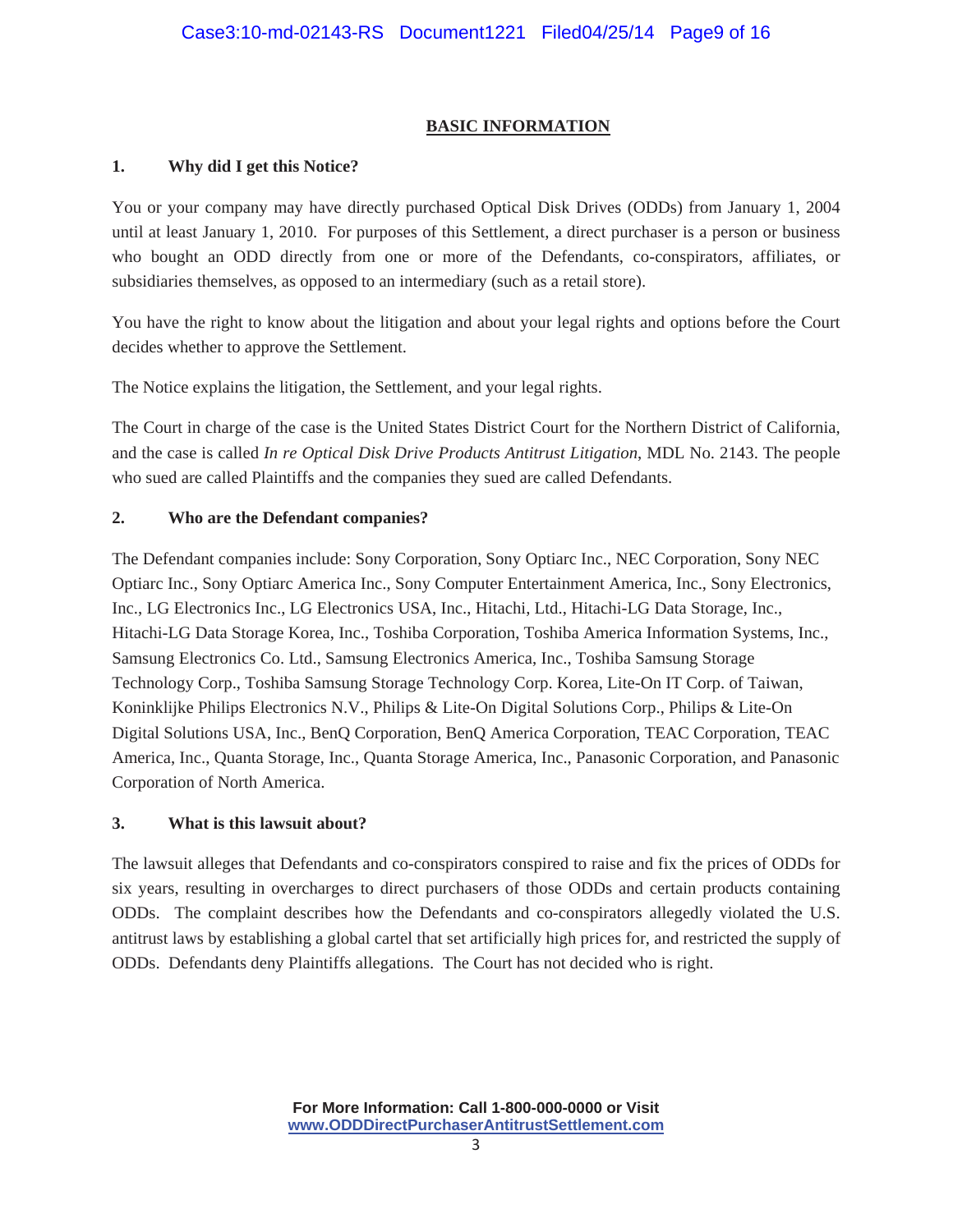#### **4. Why is there a Settlement but the litigation is continuing?**

Only one of the Defendants has agreed to settle the lawsuit at this time – NEC Corporation ("NEC" or "Settling Defendant"). The Court has previously approved settlements with (1) Hitachi-LG Data Storage, Inc., Hitachi-LG Data Storage Korea, Inc., LG Electronics, Inc., LG Electronics USA, and Hitachi, Ltd. and (2) Panasonic Corporation and Panasonic Corporation of North America (collectively, "Settled Defendants"). The remaining non-settling and non-settled defendants are referred to as "Non-Settling Defendants." Additional money may become available in the future as a result of a trial or future settlements, but there is no guarantee that this will happen.

#### **5. What are Optical Disk Drives and Optical Disk Drive Products?**

For the purposes of the Settlement, "Optical Disk Drives" or "ODDs" are defined to mean any device which uses laser light (or electromagnetic wavelength) to read and/or write data to or from an optical disc. ODDs consist of both internal drives built to be incorporated or inserted into electronic devices (including notebook and desktop computers, and Microsoft Xboxes) and external drives that attach to a notebook or desktop computer or other electronic device by means of an external interface, such as a Universal Serial Bus ("USB") connection. ODDs utilize the following optical disc formats: (a) compact discs ("CDs"), such as CD-ROMs or CD-recordable/rewritable discs ("CD-R/RWs"); (b) digital versatile discs ("DVDs"), such as DVD-ROMs or DVD-recordable/rewritable discs ("DVD±R/RWs"); (c) Blu-ray products, such as Blu-ray discs ("BDs") and Blu-ray-recordable/rewritable discs ("BDR"/"BD-RWs"); (d) High Definition DVDs ("HD-DVDs"); and (e) Super Multi-Drives or other combination drives that read from and/or write to various types of the foregoing media.

#### **6. What is a class action?**

In a class action, one or more people, called class representatives, sue on behalf of people who have similar claims. All these people are members of the class, except for those who exclude themselves from the class.

If the Plaintiffs obtain money or benefits as a result of a trial or future settlement, you will be notified about those settlements, if any, at that time. Important information about the case will be posted on the website, **www.ODDDirectPurchaserAntitrustSettlement.com** as it becomes available. Please check the website to be kept informed about any future developments.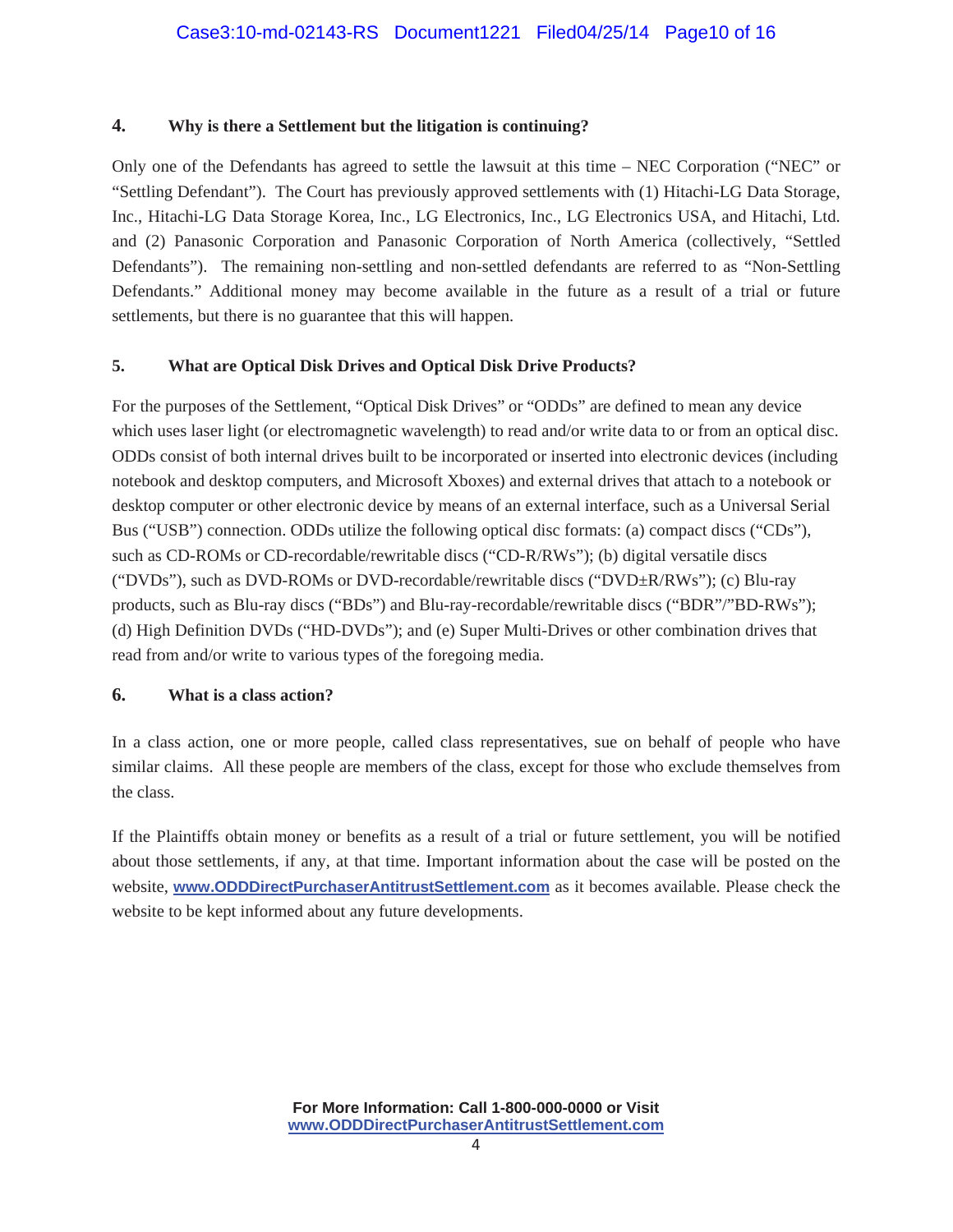#### **THE SETTLEMENT CLASS**

#### **7. How do I know if I'm part of the Settlement Class?**

The settlement class includes persons and entities who, from January 1, 2004 until at least January 1, 2010, directly purchased an ODD in the United States from any Defendant or subsidiary or affiliate thereof, or any co-conspirator ("Settlement Class"). As used herein the term "ODD" includes (a) a drive sold by a Defendant or its subsidiary or affiliate as a separate unit that is to be inserted into, or incorporated in, an electronic device; (b) a drive sold by a Defendant or its subsidiary or affiliate as a separate unit that is to be attached to an electronic device through an external interface such as a Universal Serial Bus connection; and (c) an internal drive sold as a component of a laptop or desktop computer by a Defendant or its subsidiary or affiliate.

#### **8. What does the Settlement provide?**

The Settlement with NEC provides for payment of \$6,000,000 in cash, plus interest (plus up to an additional \$150,000 toward notice costs). The Settlement also provides for the production of witnesses. In addition, NEC sales remain in the case for the purpose of computing damages against the remaining Non-Settling Defendants. Finally, the Settlement provides that \$750,000 of the \$6,000,000 Settlement Fund, subject to Court approval, may be used to pay expenses incurred in the litigation for prosecution of the action on behalf of the Settlement Class against Non-Settling Defendants.

> More details are in the Settlement Agreement, available at **www.ODDDirectPurchaserAntitrustSettlement.com**

#### **9. When can I get a payment?**

No money will be distributed to any Settlement Class member yet. The lawyers will pursue the lawsuit against the Non-Settling Defendants to see if any future settlements or judgments can be obtained in the case and then be distributed together, to reduce expenses.

Any future distribution of the Settlement Funds will be allocated on a *pro rata* basis. You will be notified in the future when and where to send a claim form. DO NOT SEND ANY CLAIMS NOW.

In the future, the Settlement Funds will be allocated on a *pro rata* basis based on the dollar value of each class member's purchase(s) of either ODDs in proportion to the total claims filed. In determining the *pro rata* allocation of Settlement Funds, purchases of stand-alone ODDs will be valued at 100% of their purchase price. For purchases of electronic devices containing an ODD (desktop computers or laptop computers), the *pro rata* calculation will factor in the proportionate value of the ODD contained in the product. The resulting percentages will be multiplied by the net Settlement Fund (total settlements minus all costs, attorneys' fees, and expenses) to determine each claimant's *pro rata* share of the Settlement Fund.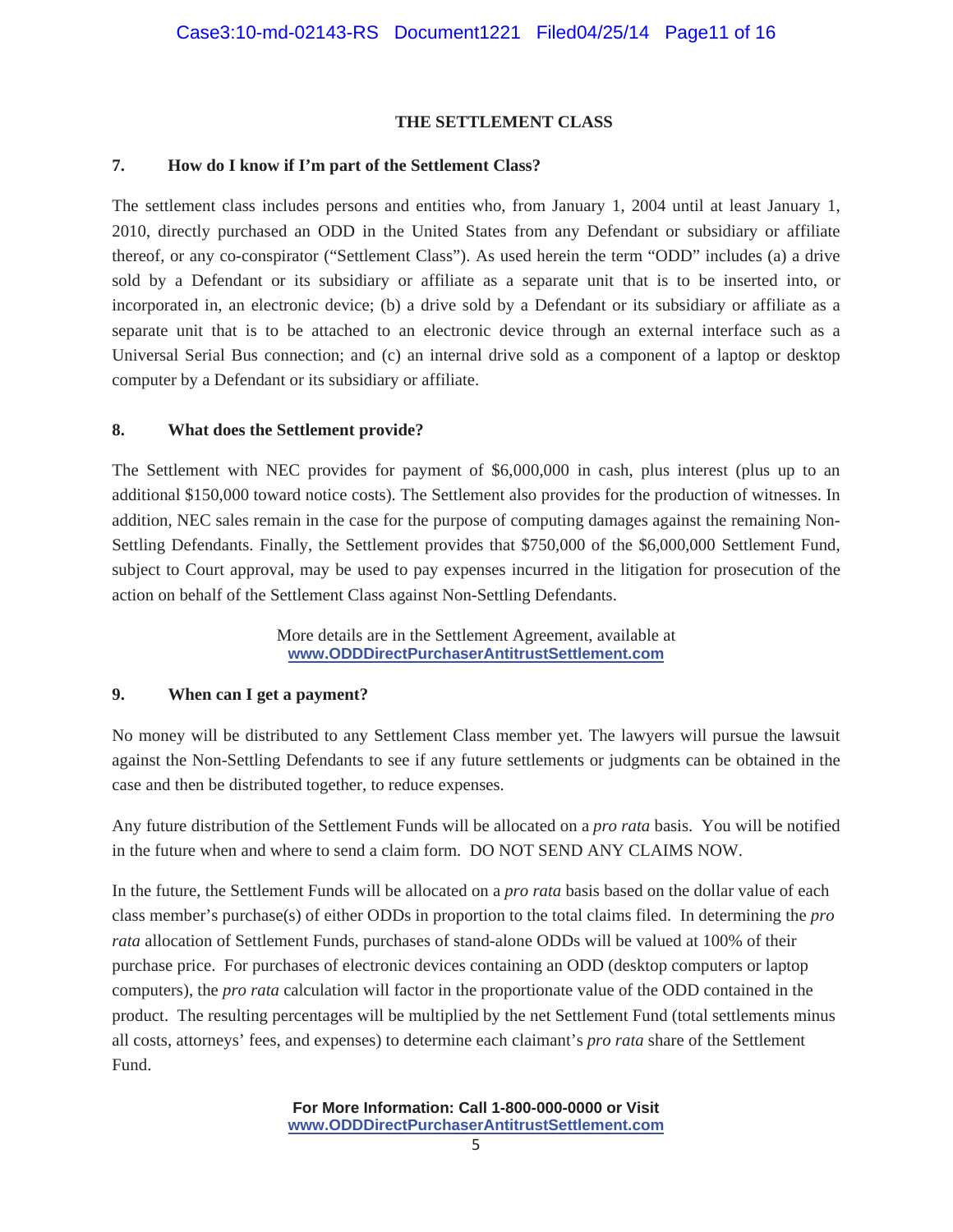#### **10. What are my rights in the Settlement Class?**

**Remain in the Settlement Class**: If you wish to remain a member of the Settlement Class you do not need to take any action at this time.

**Get out of the Settlement Class**: If you wish to keep any of your rights to sue NEC about claims concerning the manufacture, supply, distribution, sale or pricing of ODDs, other than claims for product liability, personal injury or breach of contract claims not related to the allegations in this case, you must exclude yourself from the Settlement Class. You will not get any money from the Settlement if you exclude yourself from the Settlement Class.

To exclude yourself from the Settlement Class, you must send a letter that includes the following:

- Your name, address and telephone number;
- x A statement saying that you want to be excluded from *In re Optical Disk Drive Products Antitrust Litigation*, MDL No. 2143, NEC Settlement; and
- Your signature.

You must mail your exclusion request, postmarked no later than **June 23, 2014**, to:

ODD Claims Administrator P.O. 0000 City, ST 00000

**Remain in the Settlement Class and Object**: If you have comments about, or disagree with, any aspect of the Settlement, you may express your views to the Court by writing to the address below. The written response needs to include your name, address, telephone number, the case name and number (*In re Optical Disk Drive Products Antitrust Litigation*, MDL No. 2143), a brief explanation of your reasons for objecting, and your signature. The response must be postmarked no later than **June 23, 2014** and mailed to:

| <b>COURT</b>                                                                                                                                                                                                  | <b>INTERIM LEAD</b>                                                                                           | <b>COUNSEL FOR NEC</b>                                                                                            |
|---------------------------------------------------------------------------------------------------------------------------------------------------------------------------------------------------------------|---------------------------------------------------------------------------------------------------------------|-------------------------------------------------------------------------------------------------------------------|
|                                                                                                                                                                                                               | <b>COUNSEL</b>                                                                                                |                                                                                                                   |
| Honorable Richard Seeborg<br><b>United States District Court</b><br>Northern District of California<br>San Francisco Division<br>450 Golden Gate Avenue<br>Courtroom 3, 17th floor<br>San Francisco, CA 94102 | Guido Saveri<br>R. Alexander Saveri<br>SAVERI & SAVERI, INC.<br>706 Sansome Street<br>San Francisco, CA 94111 | Robert B. Pringle<br><b>WINSTON &amp; STRAWN LLP</b><br>101 California St., Suite 3900<br>San Francisco, CA 94111 |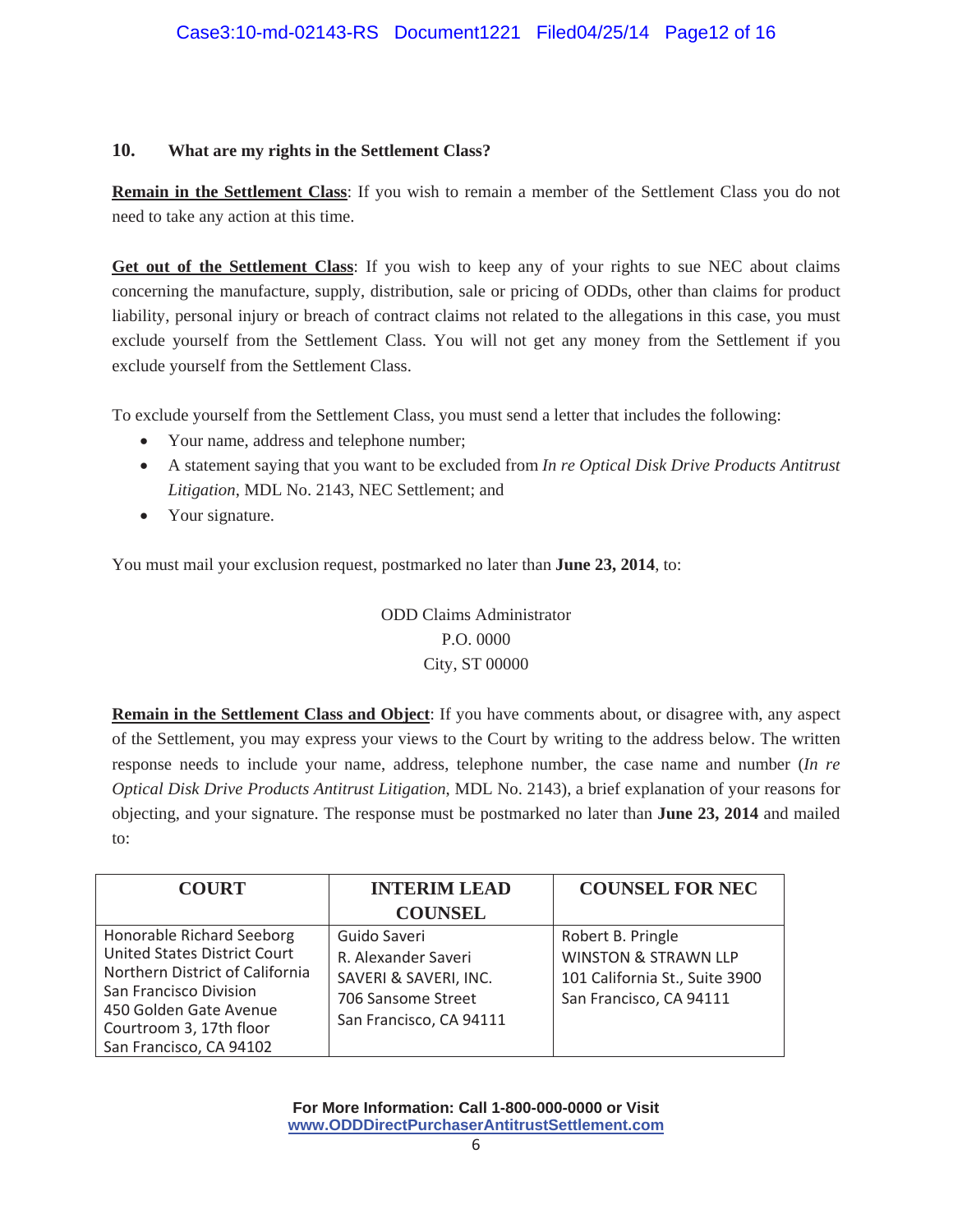#### **11. What am I giving up to stay in the Settlement Class?**

Unless you exclude yourself from the Settlement Class, you can't sue NEC, or be part of any other lawsuit against NEC, about the legal issues in this case. It also means that all of the decisions by the Court will bind you. The "Release of Claims" includes any causes of actions asserted or that could have been asserted in the lawsuit, as described more fully in the Settlement Agreement. The Settlement Agreement is available at **www.ODDDirectPurchaserAntitrustSettlement.com.**

#### **THE SETTLEMENT APPROVAL HEARING**

#### **12. When and where will the Court decide whether to approve the Settlement?**

The Court will hold a Fairness Hearing at **3:00 p.m. on August 14, 2014**, at United States District Courthouse, 450 Golden Gate Avenue, Courtroom 3, 17th floor, San Francisco, California, 94102. The hearing may be moved to a different date or time without additional notice, so it is a good idea to check the Settlement Class website for information. At this hearing, the Court will consider whether the Settlement is fair, reasonable and adequate. If there are objections or comments, the Court will consider them at that time. After the hearing, the Court will decide whether to approve the Settlement. We do not know how long these decisions will take.

#### **13. Do I have to attend the hearing?**

No. Interim Lead Counsel will answer any questions the Court may have. But, you are welcome to come at your own expense. If you send an objection or comment, you don't have to come to Court to talk about it. As long as you mailed your written objection on time, the Court will consider it. You may also pay another lawyer to attend, but it's not required.

#### **14. May I speak at the hearing?**

If you want your own lawyer instead of Interim Lead Counsel to speak at the Final Approval Hearing, you must give the Court a paper that is called a "Notice of Appearance." The Notice of Appearance should include the name and number of the lawsuit (*In re Optical Disk Drive Products Antitrust Litigation*, MDL No. 2143), and state that you wish to enter an appearance at the Fairness Hearing. It also must include your name, address, telephone number, and signature. Your "Notice of Appearance" must be postmarked no later than **June 23, 2014**. You cannot speak at the Hearing if you previously asked to be excluded from the Settlement.

The Notice of Appearance must be sent to the addresses listed in Question 10.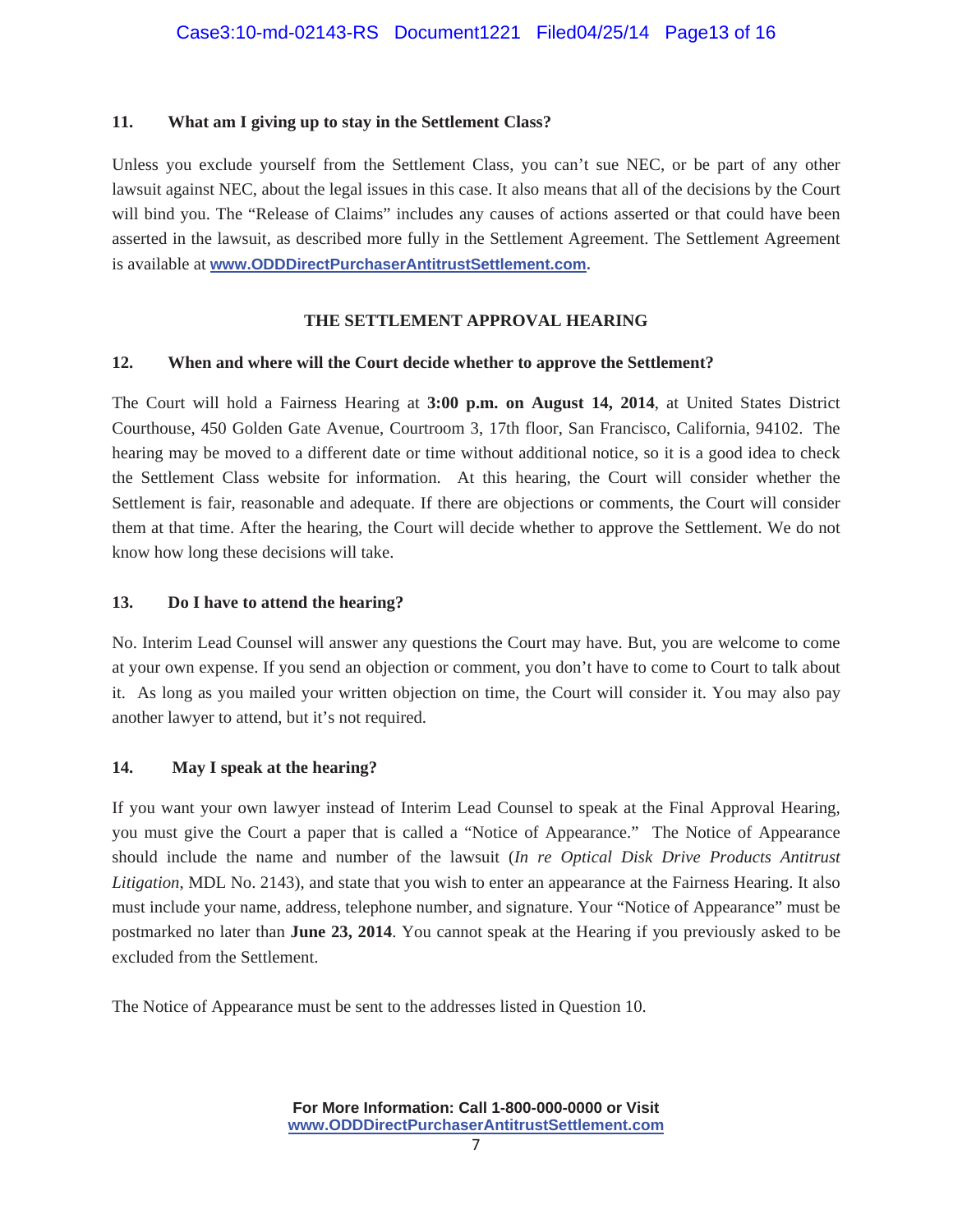#### **THE LAWYERS REPRESENTING YOU**

#### **15. Do I have a lawyer in the case?**

Yes. The Court has appointed the law firm of Saveri & Saveri, Inc. to represent you as "Interim Lead Counsel." You do not have to pay Interim Lead Counsel. If you want to be represented by your own lawyer, and have that lawyer appear in court for you in this case, you may hire one at your own expense.

#### **16. How will the lawyers be paid?**

Class Counsel are not asking for attorneys' fees at this time. At a future time, Interim Lead Counsel will ask the Court for attorneys' fees not to exceed one-third (33.3%) of this or any future Settlement Fund plus reimbursement of their costs and expenses, in accordance with the provisions of the Settlement Agreement. Interim Lead Counsel may also request that an amount be paid to each of the Class Representatives who helped the lawyers on behalf of the whole Class.

#### **GETTING MORE INFORMATION**

#### **17. How do I get more information?**

This Notice summarizes the lawsuit and the Settlement. You can get more information about the lawsuit and Settlement at **www.ODDDirectPurchaserAntitrustSettlement.com,** by calling 1-800-000-0000, or writing to ODD Claims Administrator, P.O. 0000, City, ST 00000. Please do not contact the Court about this case.

Dated: \_\_\_\_\_\_\_\_\_\_, 2014 BY ORDER OF THE COURT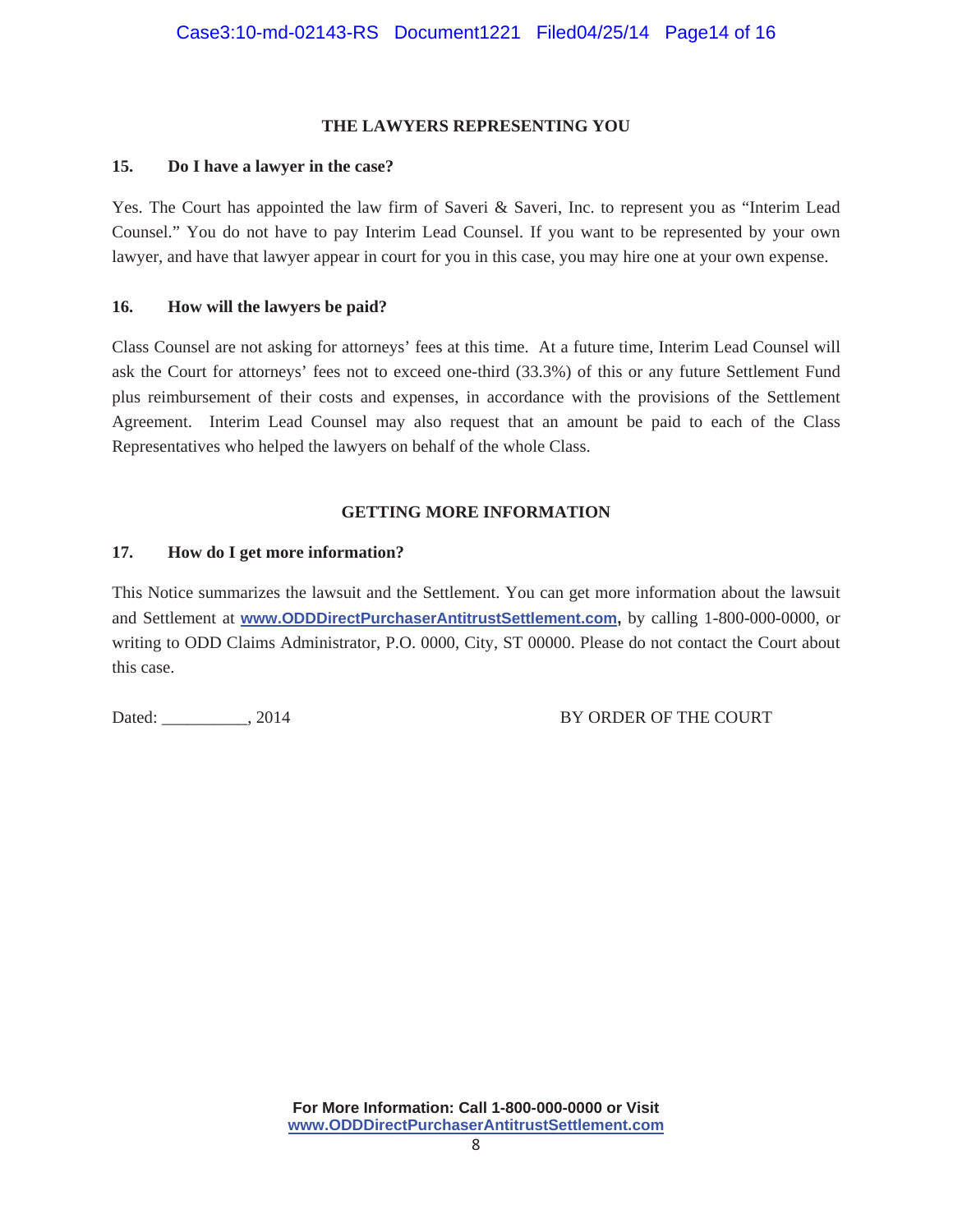Case3:10-md-02143-RS Document1221 Filed04/25/14 Page15 of 16

# **EXHIBIT B**